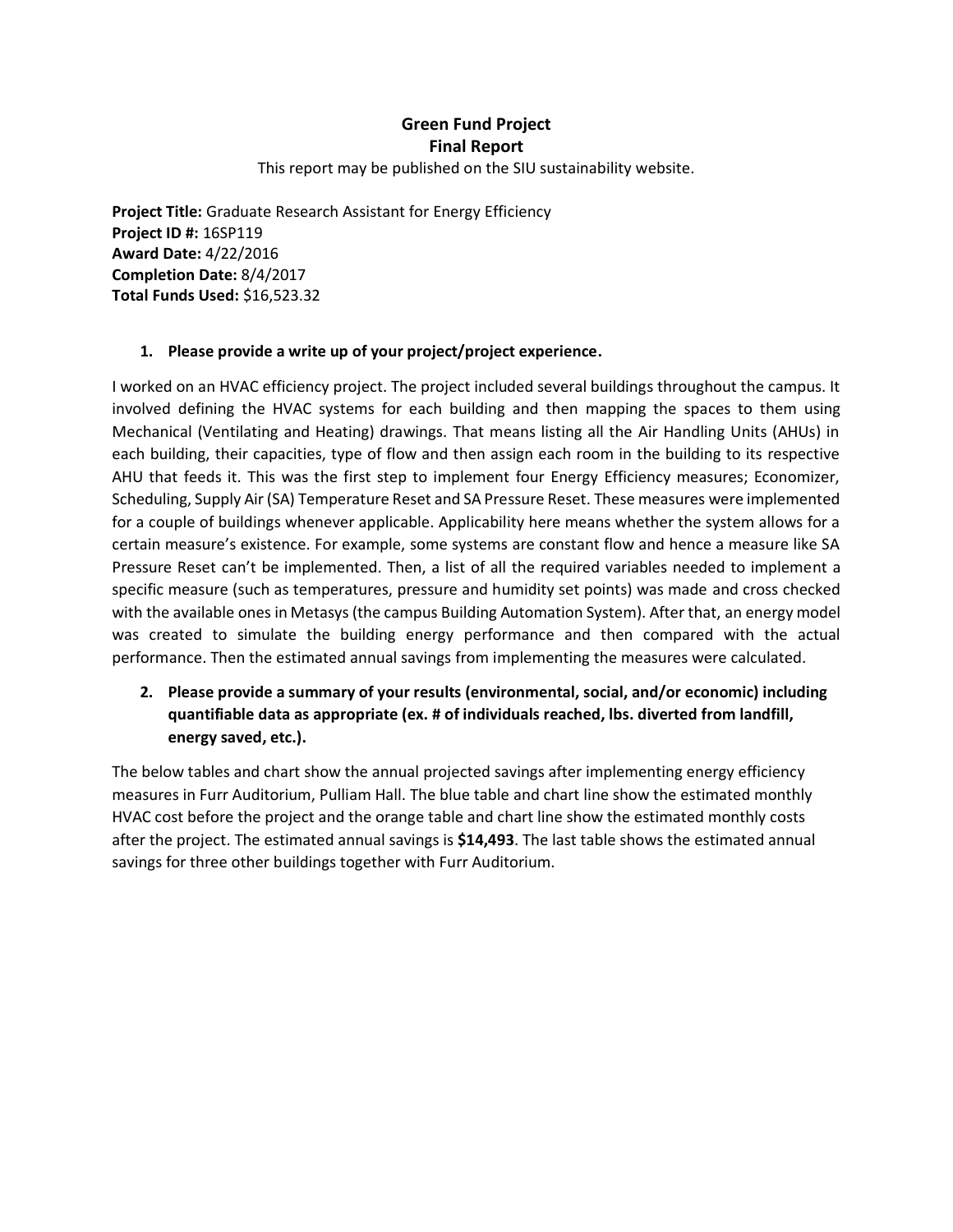|                | 24/7 cooling, Econ (35-60F), Damper(10%), 8 radiators |                                     |                          |                                     |                      |
|----------------|-------------------------------------------------------|-------------------------------------|--------------------------|-------------------------------------|----------------------|
|                | <b>Before</b>                                         |                                     |                          |                                     |                      |
| Month <b>v</b> |                                                       | no. of hours v Motor Energy (kWh) v | Q cooling (kWh) $\nabla$ | Q heating (klb) $\overline{\nabla}$ | Total cost $(\zeta)$ |
| Jan            | 744                                                   | 9,298                               | 16                       | 187                                 | 2,876                |
| Feb            | 672                                                   | 8,398                               | 10                       | 136                                 | 2,193                |
| Mar            | 744                                                   | 9,298                               | 879                      | 107                                 | 1,950                |
| Apr            | 720                                                   | 8,998                               | 2,493                    | 103                                 | 1,987                |
| May            | 744                                                   | 9,298                               | 1,817                    | 129                                 | 2,285                |
| Jun            | 720                                                   | 8,998                               | 2,427                    | 118                                 | 2,167                |
| Jul            | 744                                                   | 9,298                               | 5,538                    | 108                                 | 2,257                |
| Aug            | 744                                                   | 9,298                               | 4,289                    | 110                                 | 2,211                |
| Sep            | 720                                                   | 8,998                               | 2,485                    | 137                                 | 2,398                |
| Oct            | 744                                                   | 9,298                               | 209                      | 196                                 | 2,996                |
| Nov            | 720                                                   | 8,998                               | 2,131                    | 108                                 | 2,021                |
| Dec            | 744                                                   | 9,298                               |                          | 161                                 | 2,563                |
| <b>Total</b>   | 8760                                                  | 109,480                             | 22,295                   | 1,599                               | 27,904<br>Ş          |

|                             | scheduled hours, econ ( <znt 76,60="" adj="" damper(3%),="" dp),="" no="" radiators<="" th=""><th></th></znt> |                                                                                                                                 |       |                |    |                      |
|-----------------------------|---------------------------------------------------------------------------------------------------------------|---------------------------------------------------------------------------------------------------------------------------------|-------|----------------|----|----------------------|
|                             | After                                                                                                         |                                                                                                                                 |       |                |    |                      |
| Month $\blacktriangleright$ |                                                                                                               | no. of hours $\triangledown$ Motor Energy (kWh) $\triangledown$ Q cooling (kWh) $\triangledown$ Q heating (klb) $\triangledown$ |       |                |    | Total cost $(\zeta)$ |
| Jan                         | 737                                                                                                           | 9,211                                                                                                                           |       | 180            | \$ | 2,781                |
| Feb                         | 630                                                                                                           | 7,874                                                                                                                           |       | 158            | \$ | 2,429                |
| Mar                         | 603                                                                                                           | 7,536                                                                                                                           | 1     | 78             | \$ | 1,436                |
| Apr                         | 473                                                                                                           | 5,911                                                                                                                           | 41    | 79             | \$ | 1,345                |
| May                         | 99                                                                                                            | 1,237                                                                                                                           | 209   | $\overline{7}$ | \$ | 180                  |
| Jun                         | 14                                                                                                            | 175                                                                                                                             | 32    | 0              | \$ | 15                   |
| Jul                         | 115                                                                                                           | 1,437                                                                                                                           | 1,113 | $\mathbf 0$    | \$ | 161                  |
| Aug                         | 122                                                                                                           | 1,525                                                                                                                           | 1,373 | 0              | \$ | 184                  |
| Sep                         | 255                                                                                                           | 3,187                                                                                                                           | 1,726 | 7              | \$ | 396                  |
| Oct                         | 391                                                                                                           | 4,887                                                                                                                           | 53    | 44             | \$ | 846                  |
| <b>Nov</b>                  | 521                                                                                                           | 6,511                                                                                                                           | 26    | 84             | \$ | 1,442                |
| Dec                         | 688                                                                                                           | 8,598                                                                                                                           |       | 135            | \$ | 2,197                |
| <b>Total</b>                | 4648                                                                                                          | 58,090                                                                                                                          | 4,575 | 772            |    | 13,411               |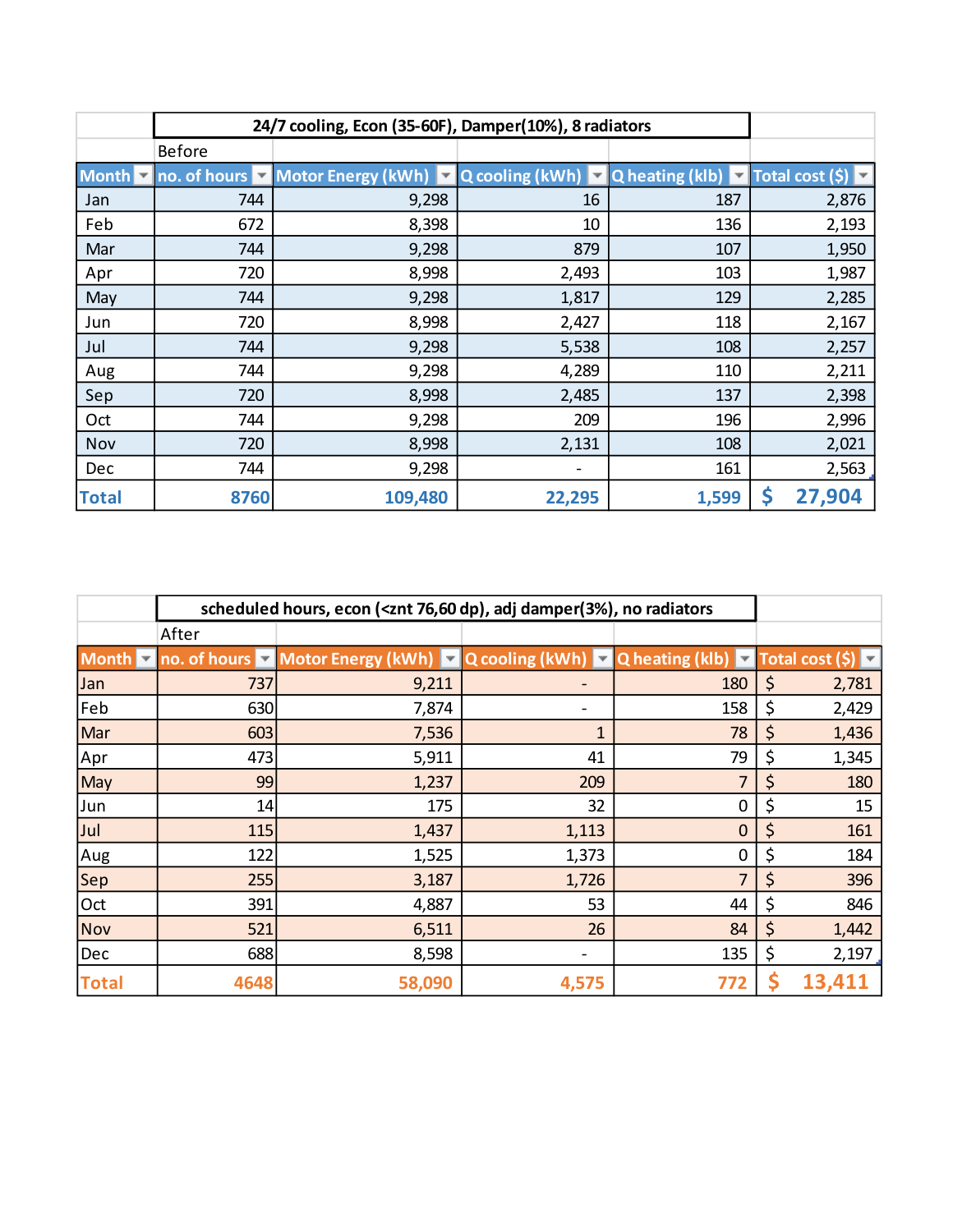

| <b>Building</b>        | <b>Estimated Annual Savings (\$)</b> |        |
|------------------------|--------------------------------------|--------|
| <b>Miles Hall</b>      |                                      | 13,081 |
| <b>TEC</b>             |                                      | 25,560 |
| <b>Quigley Hall</b>    |                                      | 56,965 |
| <b>Furr Auditorium</b> | $\mathsf{\dot{S}}$                   | 14,493 |

**3. Summarize how your project promoted the Green Fee/Sustainability on campus including, but not limited to, flyers created, screenshots of website, signage, etc. Please include website links, if applicable.**

No flyers or signage were made. It is actually difficult to do that in this kind of a project. But after a year of implementing those measures, an annual savings report can be published to promote campus sustainability and highlight the steps taken every year to achieve that.

**4. Is there anything you would do differently if you were to do a similar project in the future? If so, please describe.** 

I can't think of anything.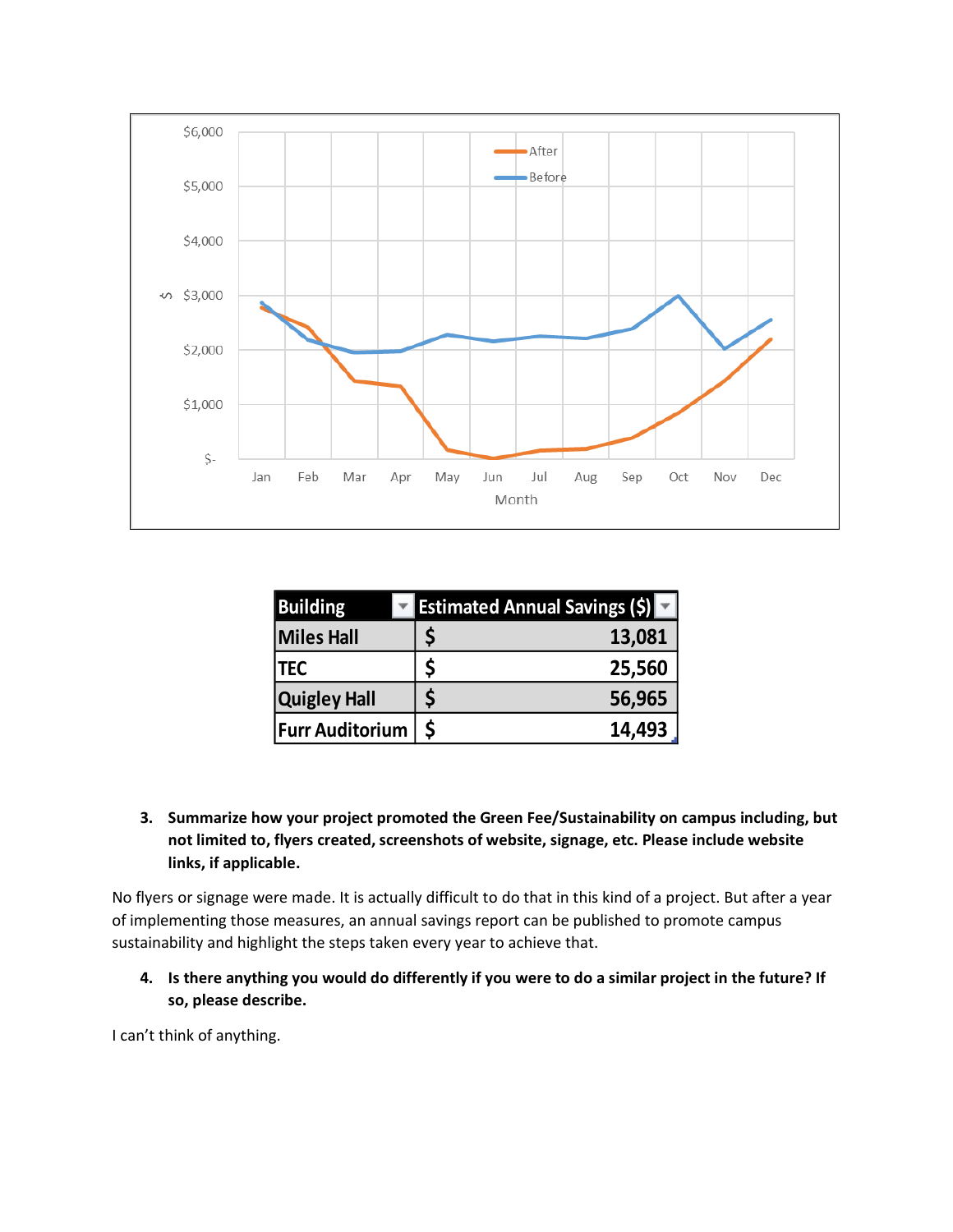**5. Please attach a minimum of 5 digital images –these will be images used to promote interest in sustainability projects on campus. These can be photos of the progress of the project or the completed project.**